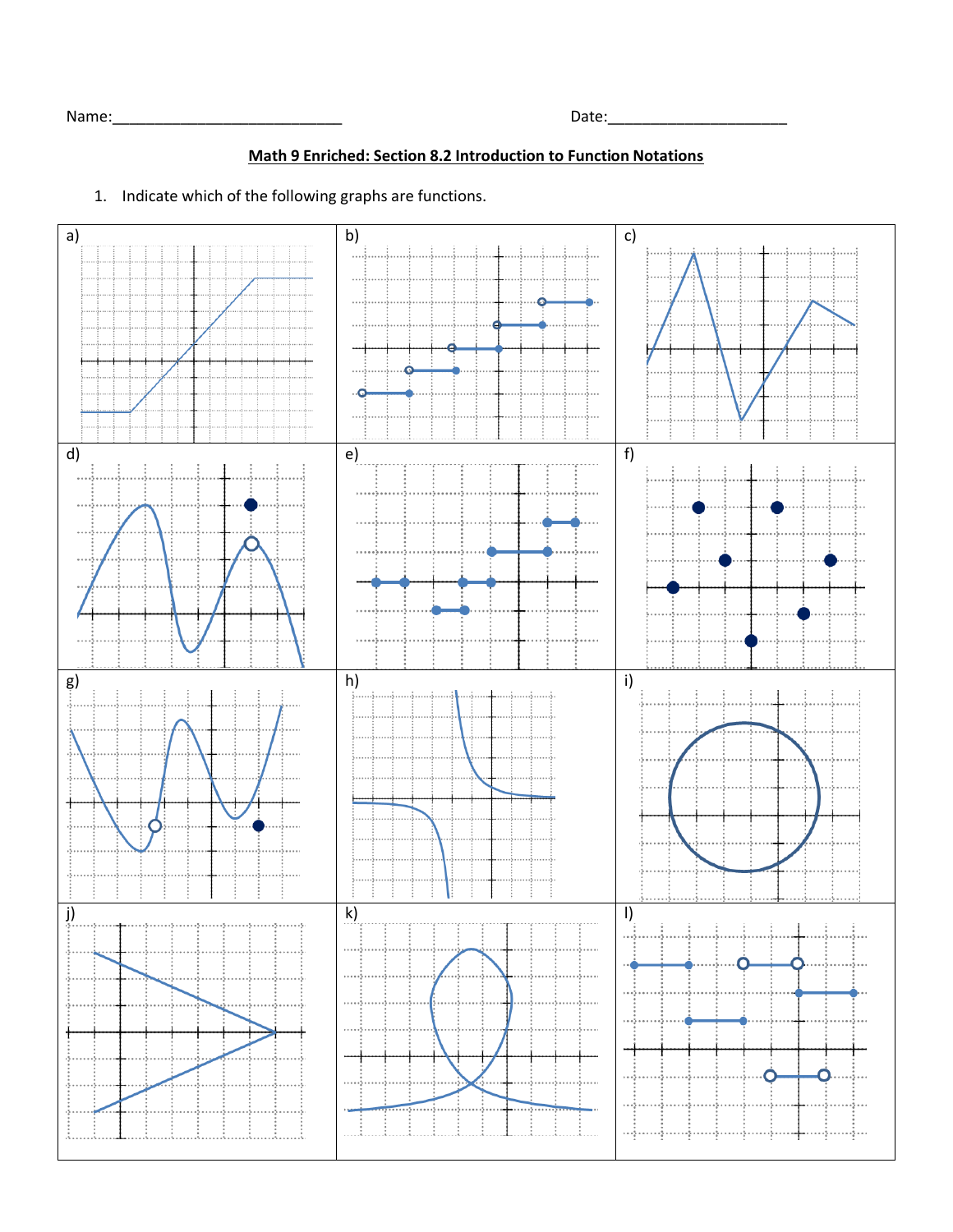2. Given the functions,  $f(x)=3x^2-2x$  and  $g(x)$  $\frac{3x}{2}+3$ 2  $g(x) = -\frac{3x}{2} + 3$ , find the indicated values:

i) 
$$
f(3) \times g(4)
$$
 ii)  $2f(-2)-3g(2)$  iii)  $4f(2) \times g(-3)$ 

3. Given the functions,  $f(x) = \sqrt{x} + 3$  and  $g(x) = 2x^2 - 1$ , find the indicated values:

i) 
$$
f(g(x))
$$
 ii)  $g(f(x))$  iii)  $g(f(g(x)))$ 

iv) 
$$
f(g(3))
$$
 v)  $g(f(18))$  vi)  $g(f(g(5)))$ 

vii) 
$$
f(f(x))
$$
 viii)  $g(g(f(25)))$ ix)  $f(g(f(50)))$ 

- 4. If  $f(x)=x^2+3x-10$ , find the value of "x" that will make the expression true: i)  $f(x) = 0$  v) *v*)  $f(x) = 8$ *vi*)  $f(x) = -6$
- 5. Given the graph of  $f(x)$  , find the indicated values:

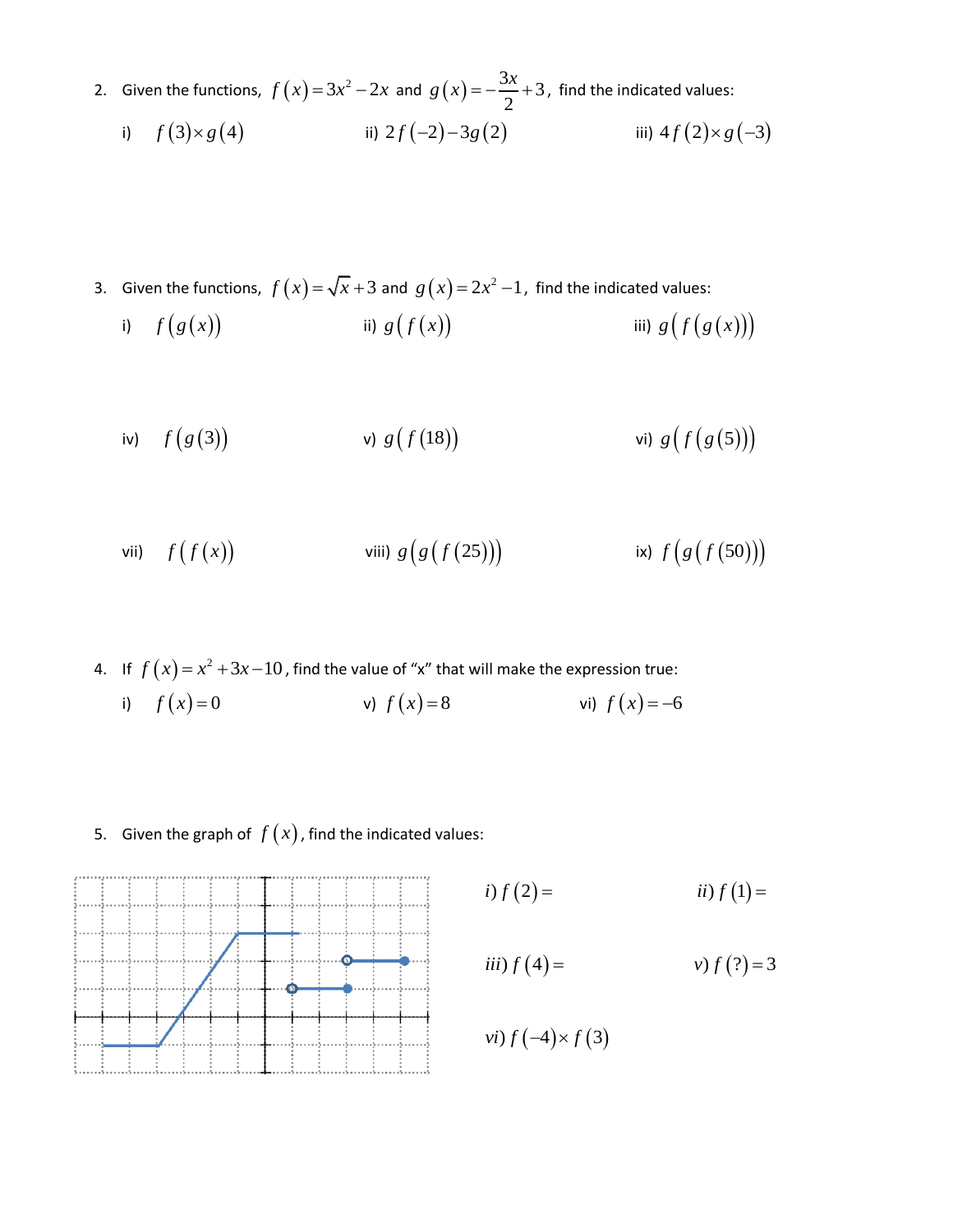- 6. If  $f(x)=x^2-x+2$ ,  $g(x)=ax+b$ , and  $f(g(x))=9x^2-3x+2$ , determine all possible ordered pairs (a,b) which satisfy this relationship.
- 7. If  $f(x)=2x-1$ , determine all real values of "x" such that  $(f(x))^{2}-3f(x)+2=0$

8. A function  $f(x)$  has the following three properties:

i)  $f(1)=1$ , ii)  $f(2x)=4f(x)+6$ , iii)  $f(x+2)=f(x)+12x+12$ Calculate the value of  $f(6)$ .

9. Given an example of a function  $|g\left(x\right)$  such that the identity below is true for all values of "x" and "y"  $g(x+y) = g(x)+g(y)$ 

10. Given the graph of  $f(x)$ , find the value of the following values: